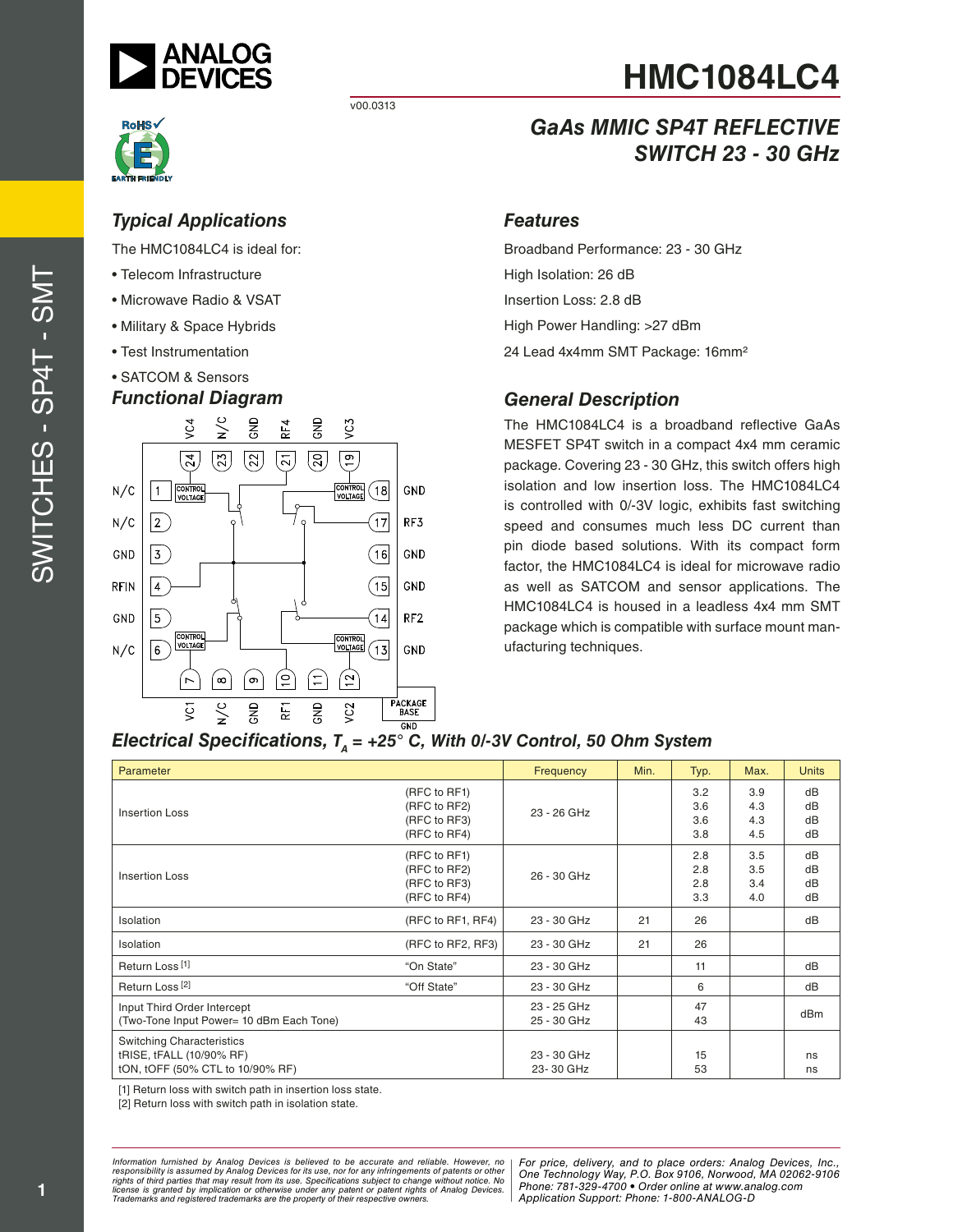

*SWITCH 23 - 30 GHz*

#### v00.0313



#### *Insertion Loss RFIN to RF1 vs. Temperature*







### *Isolation, Worst Case*



[1] Return loss with switch path in insertion loss state.

*Formation iurnished by Analog Devices is believed to be accurate and reliable. However, no Hor price, delivery, and to place orders: Analog Devices, In<br>roonsibility is assumed by Analog Devices for its use, nor for any pressult from its use. Specifications subject to change without notice. No*<br>ation or otherwise under any patent or patent rights of Analog Devices Phone: 781-329-4700 • Order online at ww *e* the property of their respective owners. **Application Support: Phone: 1-8** Information furnished by Analog Devices is believed to be accurate and reliable. However, no<br>responsibility is assumed by Analog Devices for its use, nor for any infringements of patents or other<br>rights of third parties th



*GaAs MMIC SP4T REFLECTIVE*

*Insertion Loss RFIN to RF3 vs. Temperature*



#### *Return Loss On State [1]*



*For price, delivery, and to place orders: Analog Devices, Inc., One Technology Way, P.O. Box 9106, Norwood, MA 02062-9106 Phone: 781-329-4700 • Order online at www.analog.com Application Support: Phone: 1-800-ANALOG-D*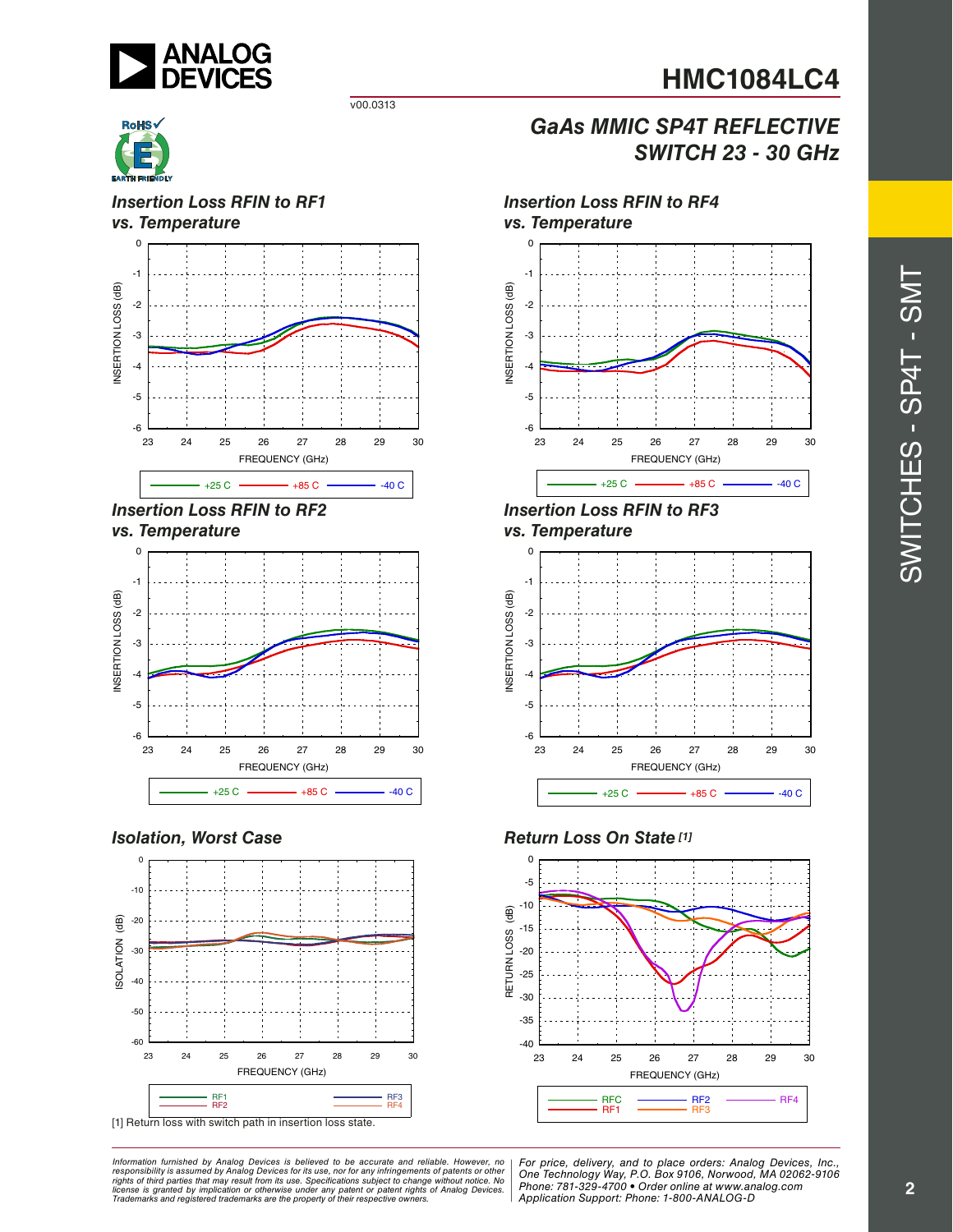

# *GaAs MMIC SP4T REFLECTIVE SWITCH 23 - 30 GHz*



-40 -35

#### *Return Loss Off State [1]* 0 -5 -10  $\overline{AB}$  RETURN LOSS (dB) -15 RETURN LOSS -20 -25  $-30$

23 24 25 26 27 28 29 30

FREQUENCY (GHz)

RFC <del>— RF2</del> <del>— RF4</del><br>RF1 <del>— RF</del>3 RF3

RFC<br>RF1

v00.0313



*Insertion Loss vs. Input Power*

# *Input IP3 vs. Temperature @ 10dBm/tone*



[1] Return loss with switch path in isolation state.

*Formation iurnished by Analog Devices is believed to be accurate and reliable. However, no Hor price, delivery, and to place orders: Analog Devices, In<br>roonsibility is assumed by Analog Devices for its use, nor for any pressult from its use. Specifications subject to change without notice. No*<br>ation or otherwise under any patent or patent rights of Analog Devices Phone: 781-329-4700 • Order online at ww *e* the property of their respective owners. **Application Support: Phone: 1-8** Information furnished by Analog Devices is believed to be accurate and reliable. However, no<br>responsibility is assumed by Analog Devices for its use, nor for any infringements of patents or other<br>rights of third parties th

**3**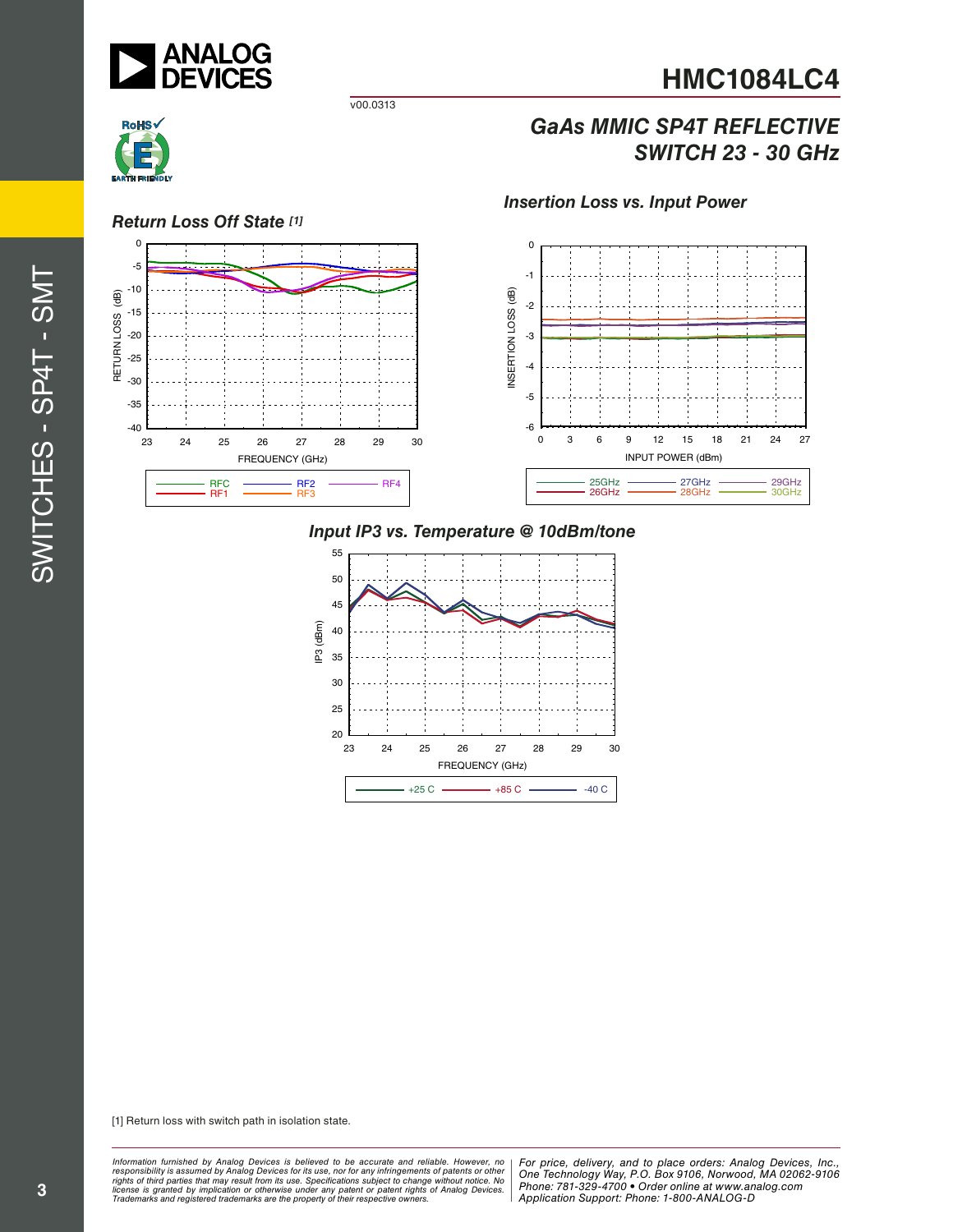

v00.0313



### *Absolute Maximum Ratings*

| <b>Control Voltage Range</b><br>(VC1, VC2, VC3, VC4)                     | $+5V$              |
|--------------------------------------------------------------------------|--------------------|
| <b>Maximum Input Power</b>                                               | 30 dBm             |
| <b>Channel Temperature</b>                                               | 175 °C             |
| <b>Thermal Resistance</b><br>Channel to die bottom (Insertion Loss Path) | 24 °C/W            |
| <b>Storage Temperature</b>                                               | $-65$ to $+150$ °C |
| <b>Operating Temperature</b>                                             | $-55$ to $+85$ °C  |
| <b>ESD Sensitivity (HBM)</b>                                             | Class1A            |

# *GaAs MMIC SP4T REFLECTIVE SWITCH 23 - 30 GHz*

#### *Bias Voltage & Current*

| VC (V)      | IC $(\mu A)$     |
|-------------|------------------|
| $VC1 = -3V$ | $IC1 < 10 \mu A$ |
| $VC2 = -3V$ | $IC2 < 10 \mu A$ |
| $VC3 = -3V$ | $IC3 < 10 \mu A$ |
| $VC4 = -3V$ | $IC4 < 10 \mu A$ |

#### *Truth Table*

| VC <sub>1</sub> | VC <sub>2</sub> | VC <sub>3</sub> | VC <sub>4</sub> | <b>RFIN</b> to: |
|-----------------|-----------------|-----------------|-----------------|-----------------|
| $-3V$           | 0V              | 0V              | 0V              | RF <sub>1</sub> |
| 0V              | $-3V$           | 0V              | 0V              | RF <sub>2</sub> |
| 0V              | 0V              | $-3V$           | 0V              | RF <sub>3</sub> |
| 0V              | 0V              | 0V              | $-3V$           | RF4             |



### *Control Voltages*

| <b>Bias Condition</b><br><b>State</b> |                                  |  |
|---------------------------------------|----------------------------------|--|
| Low                                   | $+1V$ to $-0.25V$                |  |
| High                                  | $-2.75V$ to $-5V$ , $< 10 \mu A$ |  |

### *Outline Drawing*

#### **BOTTOM VIEW**



7. CLASSIFIED AS MOISTURE SENSITIVITY LEVEL (MSL) 1.

ormation furnished by Analog Devices is believed to be accurate and reliable. However, no | For price, delivery, and to place orders: Analog Devices, Inc.,<br>popsibility is assumed by Analog Devices for its use, not for any *pressult from its use. Specifications subject to change without notice. No*<br>ation or otherwise under any patent or patent rights of Analog Devices Phone: 781-329-4700 • Order online at ww *e* the property of their respective owners. **Application Support: Phone: 1-8** *Information furnished by Analog Devices is believed to be accurate and reliable. However, no*  responsibility is assumed by Analog Devices for its use, nor for any infringements of patents or other<br>rights of third parties that may result from its use. Specifications subject to change without notice. No<br>license is gr

*Phone: 781-329-4700 • Order online at www.analog.com Application Support: Phone: 1-800-ANALOG-D*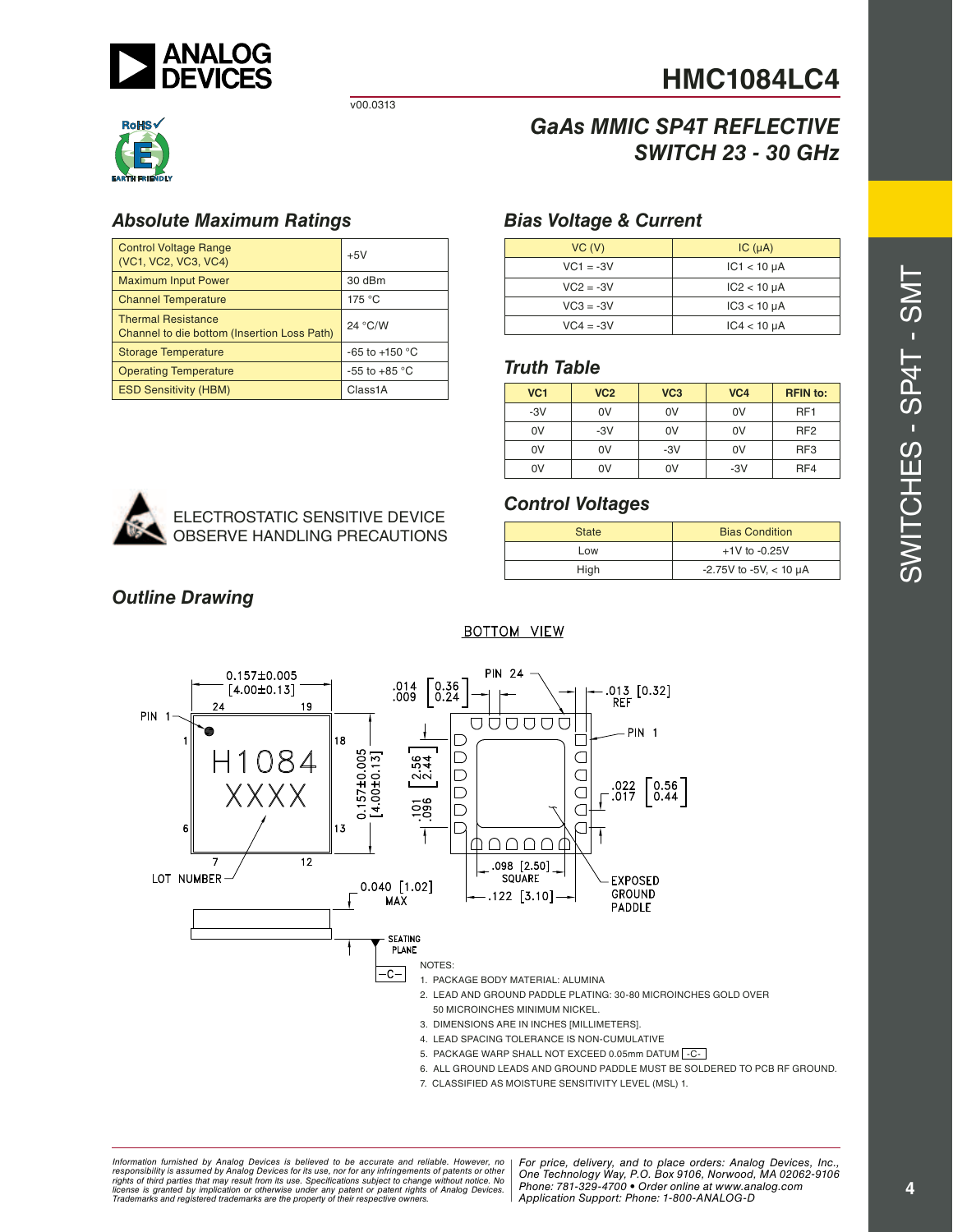

v00.0313

# *GaAs MMIC SP4T REFLECTIVE SWITCH 23 - 30 GHz*

#### *Pin Descriptions*

| <b>Pin Number</b>                      | <b>Function</b>              | <b>Description</b>                                                                                                                              | <b>Interface Schematic</b>                                 |  |
|----------------------------------------|------------------------------|-------------------------------------------------------------------------------------------------------------------------------------------------|------------------------------------------------------------|--|
| 1, 2, 6, 8, 23                         | N/C                          | These pins are not connected internally; however, all data<br>shown herein was measured with these pins connected to<br>RF/DC ground externally |                                                            |  |
| 3, 5, 9, 11, 13, 15,<br>16, 18, 20, 22 | <b>GND</b>                   | These pins and the exposed ground paddle must be<br>connected to RF/DC ground.                                                                  | $\circ$ GND                                                |  |
| 4, 10, 14, 17, 21                      | RFIN, RF1, RF2,<br>RF3, RF4  | These pins are DC coupled (to GND)<br>and matched to 50 Ohms                                                                                    |                                                            |  |
| 7, 12, 19, 24                          | <b>VC1, VC2,</b><br>VC3, VC4 | See Truth Table                                                                                                                                 | $RFC$ $\circlearrowright$<br>−O RF1 – 4<br>$VC1-4$ $\circ$ |  |

# *Evaluation PCB*



## *List of Materials for Evaluation PCB EVAL01-HMC1084LC4[1]*

| <b>Item</b>    | <b>Description</b>           |
|----------------|------------------------------|
| $J1 - J5$      | <b>PCB Mount K connector</b> |
| C6 - C9        | 1000pF Capacitor, 0402 Pkg.  |
| l J1           | HMC1084LC4, Switch           |
| <b>PCB</b> [2] | 600-00698-00, Evaluation PCB |

[1] Reference this number when ordering complete evaluation PCB

[2] Circuit Board Material: Rogers 4350 or Arlon FR4

The circuit board used in the application should use RF circuit design techniques. Signal lines should have 50 Ohm impedance while the package ground leads and exposed paddle should be connected directly to the ground plane similar to that shown. A sufficient number of via holes should be used to connect the top and bottom ground planes. The evaluation board should be mounted to an appropriate heat sink. The evaluation circuit board shown is available from Hittite upon request.

*Formation iurnished by Analog Devices is believed to be accurate and reliable. However, no Hor price, delivery, and to place orders: Analog Devices, In<br>roonsibility is assumed by Analog Devices for its use, nor for any pressult from its use. Specifications subject to change without notice. No*<br>ation or otherwise under any patent or patent rights of Analog Devices Phone: 781-329-4700 • Order online at ww *e* the property of their respective owners. **Application Support: Phone: 1-8** Information furnished by Analog Devices is believed to be accurate and reliable. However, no<br>responsibility is assumed by Analog Devices for its use, nor for any infringements of patents or other<br>rights of third parties th